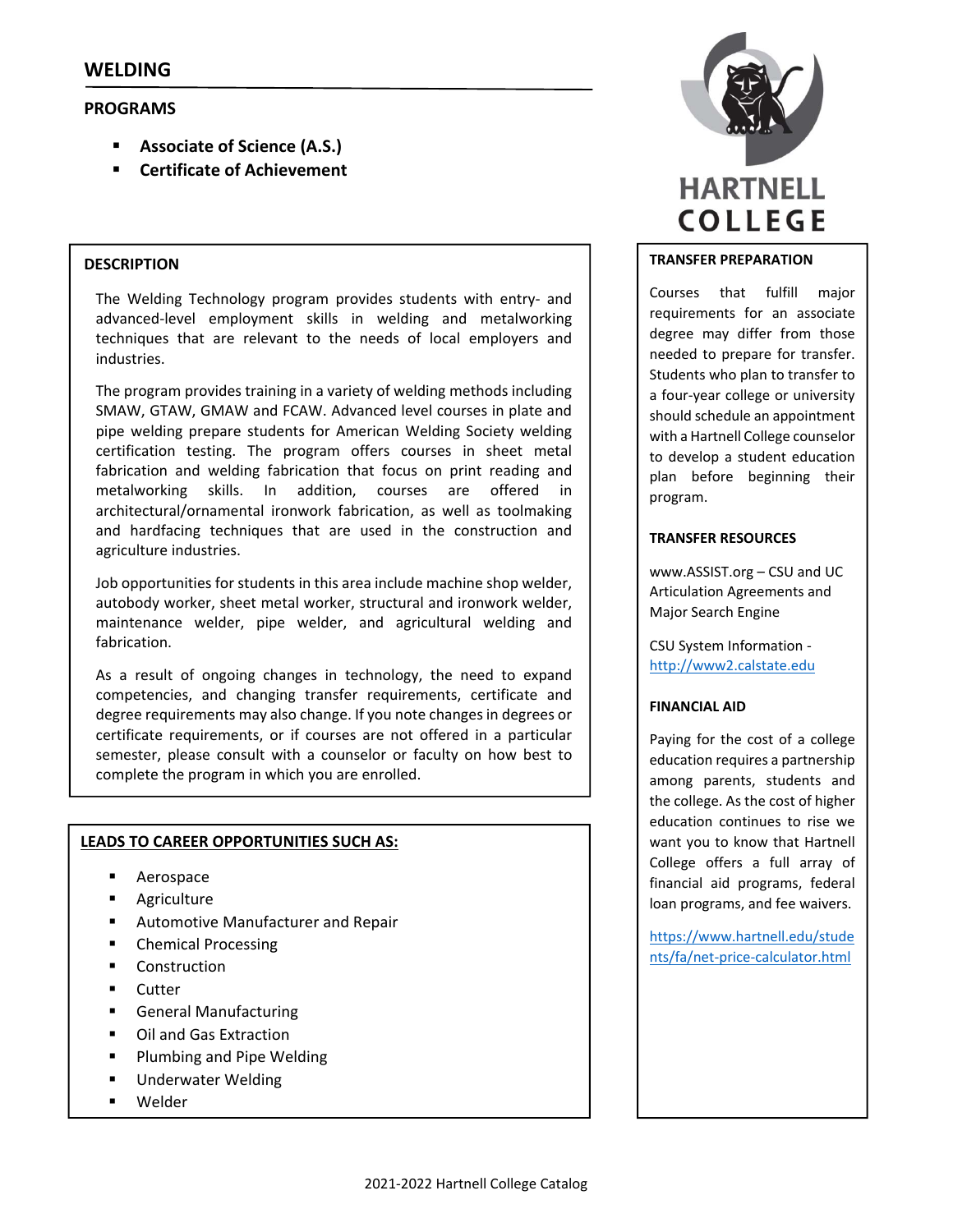# **WELDING (AS.WLD)**

#### **ASSOCIATE OF SCIENCE**

**Program Outcomes**: Upon successful completion of this program a student will be able to:

- demonstrate the use of welding and metal cutting processes safely and correctly.
- **Photo reading and procedures in two or more methods on steel test plates in two or more** welding positions.
- interpret and analyze fabrication prints, develop parts and cutting lists, and select and calibrate welding and cutting methods to fabricate assigned projects.

#### **Required Courses (28 units)**

| CMA-74 – Industrial Print Reading and Drawing        | 3.0 |
|------------------------------------------------------|-----|
| MFGT-169 - Hazardous Materials and Industrial Safety | 2.0 |
| WLD-150 - Introduction to Arc Welding                | 3.0 |
| WLD-151 - Introduction to GTAW/TIG Welding           | 3.0 |
| WLD-152 - Sheet Metal Fabrication                    | 2.0 |
| WLD-153 - Welding Fabrication                        | 3.0 |
| WLD-154 – Advanced Arc Welding                       | 3.0 |
| WLD-155 - Ornamental Ironwork                        | 2.0 |
| WLD-156 – Toolmaking                                 | 2.0 |
| WLD-157 - Pipe Welding                               | 3.0 |
| WLD-158 - Hardfacing and Surfacing                   | 2.0 |
| <b>Restricted Major Electives (Complete 9 units)</b> |     |
| CMA-75 – Engineering Drawing/Solid Works             | 3.0 |
| CMA-81 - Computer Aided Drafting and Design          | 3.0 |
| MFGT-130 – Introduction to Metal Fabrication         | 3.0 |
| MFGT-150 - Introduction to Industrial Electricity    | 2.0 |

■ WLD-99 – Cooperative Work Experience 1.0-4.0

#### **SUBTOTAL: 37 UNITS**

#### **General Education – Required Courses**

*Students must complete one of the following General Education Plans:*

**HCCD GE** *(see page 68) MAT‐126 or higher*

 **Natural Sciences Social & Behavioral Sciences Humanities** 

**Ethnic Groups in the US Language and Rationality**

#### **SUBTOTAL: 21 UNITS**

### *Students can double‐count required courses and courses for General Education*

*Electives (Courses Numbered 1‐199) required when degree units plus GE units total fewer than 60.*

#### **TOTAL: 60 UNITS**